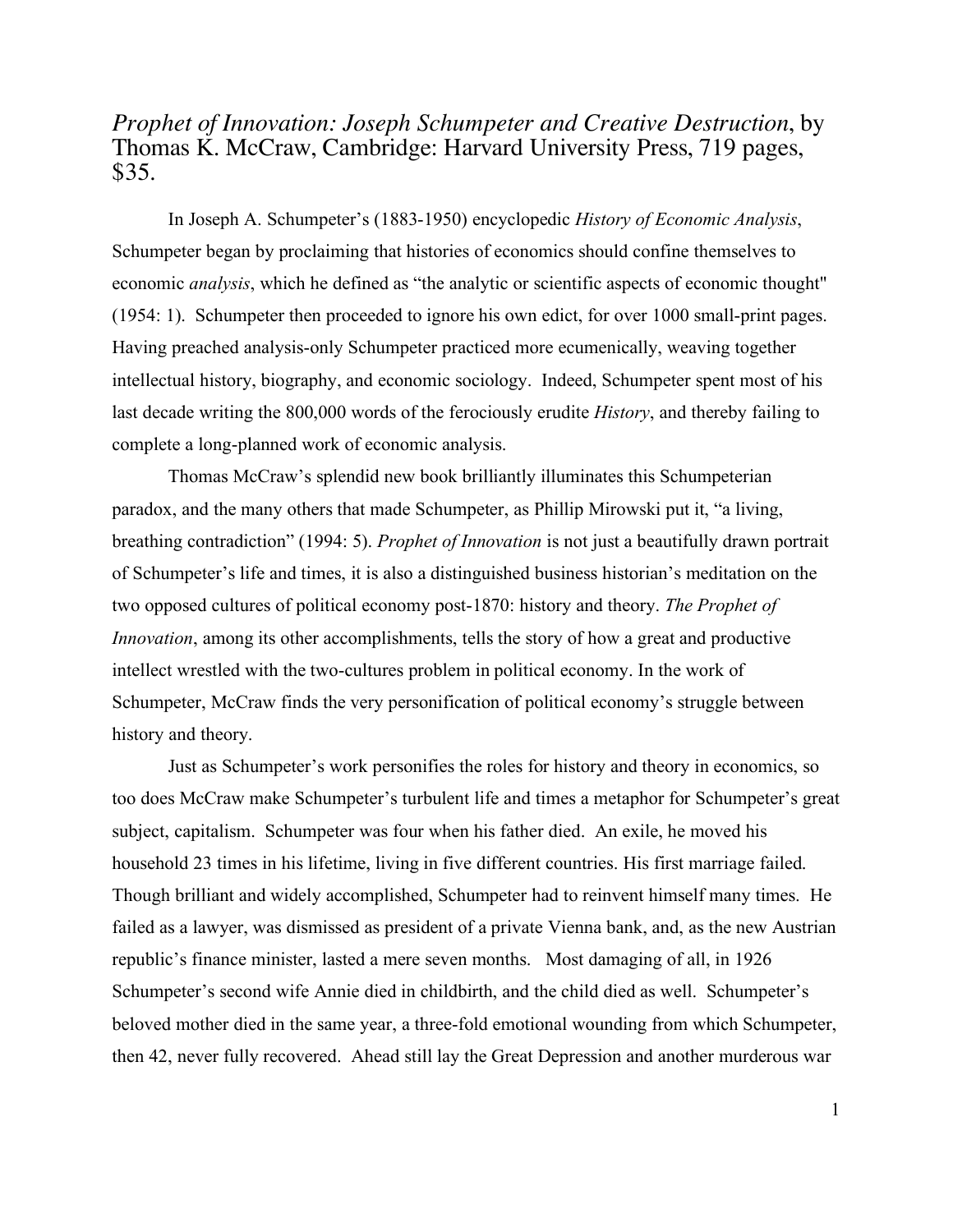in Europe, which Schumpeter was presciently predicting as early as 1928. "Here was a rarity," Daniel Bell said of Schumpeter, "an economist with a tragic sense of life" (485).

In political economy, the tragedy is a genre of the growth story, which is to be contrasted with the equilibrium story. All equilibrium narratives end in the same place. In equilibrium. There's no role for a hero, tragic or other. Even the true protagonist, the Walrasian Auctioneer, is hidden away, unexplained. Growth stories, in contrast, are more open-ended, uncertain, and path-dependant. In growth stories, history matters. Even tragedies, which also end predictably, must tell the beginning first. Thus do political economy's best-known growth stories provide a hero.

Adam Smith's hero was the prudent man. Commercial society depends upon the prudent man, who behaves virtuously even when it is in his material interest to do otherwise. The prudent man's virtues (frugality, foresight, self-control) are of the small-bore, bourgeois variety, but without them, the invisible hand cannot perform its magic.

Marx, too, wrote in the growth genre. So, even Marx's determinism – wherein capitalism *necessarily* seeds its own destruction – found room for a hero: the radical intellectual. Never mind that the death of capitalism was preordained: it is the radical intellectual who can pierce the veil of his false consciousness to correctly see the truth of historical inevitability, and it is the radical intellectual who can lead the vanguard of proletarian revolt.

For John Maynard Keynes, the hero was the economist *qua* expert (or, as per Robert Skidelsky, *The Economist as Savior*). The hero economist sees the folly of crushing war reparations, and the error of Say's Law, and urges upon the powerful a new law -- that prudent monetary and fiscal stimulus can restore traction to aggregate demand temporarily mired in a liquidity trap. An enlightened government, which is to say, one prepared to receive tuition from its technocratic betters, can thereby save capitalism from itself. The expert-guided government can reign in capitalism's destructive tendencies sufficient to realize the ongoing benefits of its awesome productive powers.

Keynes, Schumpeter's exact contemporary, was his great rival. Schumpeter admired and envied Keynes, but when Keynes died in 1946, Schumpeter's obituary gave Keynes the same off-key, perfunctory treatment he would later give Adam Smith in the *History of Economic*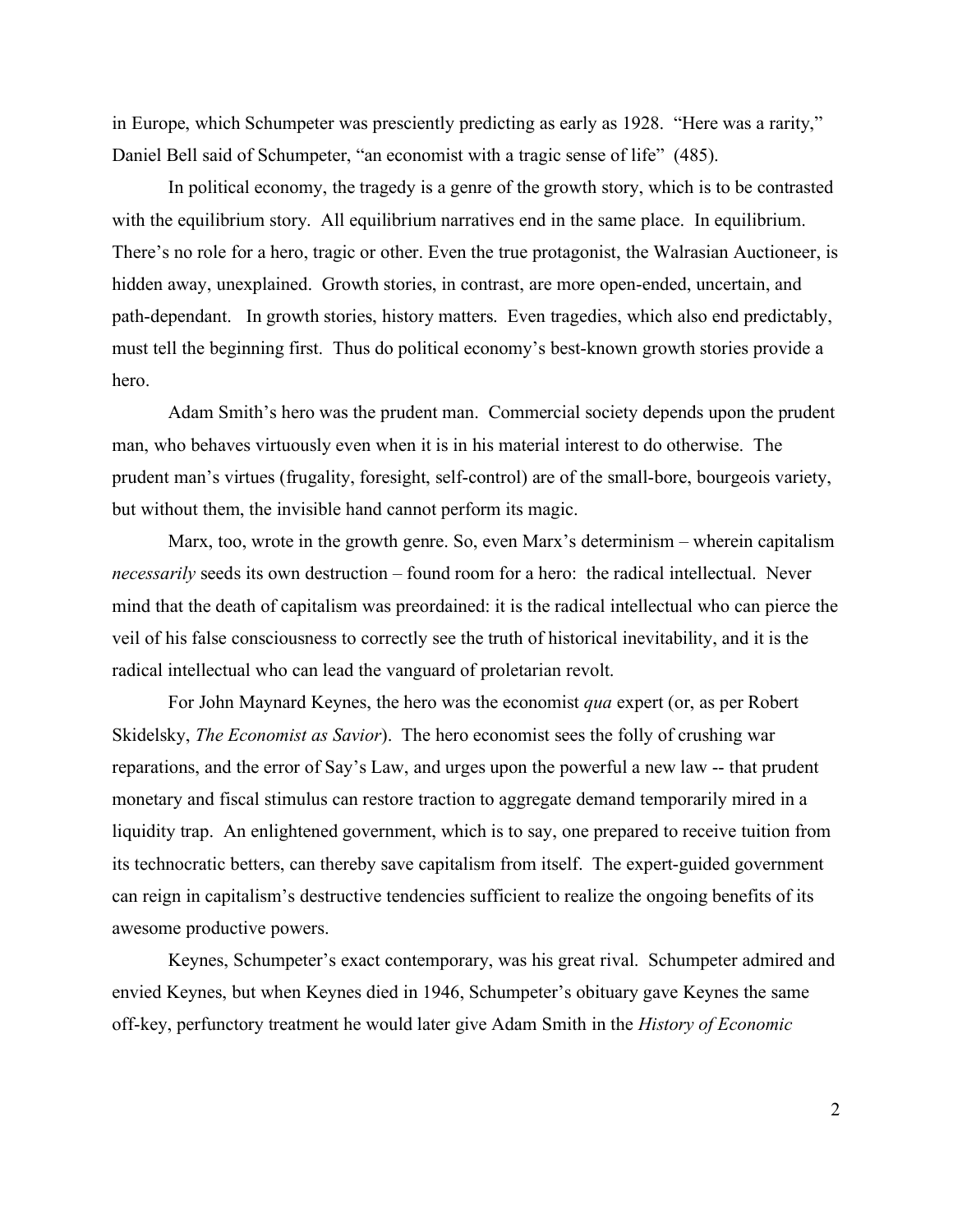*Analysis*, the "discredit of not adding a single innovation to the techniques of economic analysis"  $(466)$ .

Schumpeter was not averse to Keynes' economist-as-hero construct. This was a man who liked to say he had aspired to become the world's greatest economist, lover and horseman. Alas, said Schumpeter, pausing for effect, things hadn't worked out so well with the horses. But Schumpeter thought that Keynes' stagnationist ideology provided intellectual cover to those far more hostile to capitalism than he, and, moreover, that Keynes' emphasis on the short run invited trouble from governments naturally inclined to profligacy and incompetence. It was naïve, Schumpeter believed, to hope that the state would do what its economic experts tell it to do.

And, government fecklessness to one side, what if the experts have got it wrong? The tendency to claim too much for abstract theory, to confuse one's model with the actual economy, Schumpeter named the Ricardian Vice. Schumpeter admired and promoted analytical methods. His very first paper was a call for mathematics in political economy, and he was a co-founder of the Econometric Society. No mathematician himself, he incessantly urged mathematical training upon his students and junior colleagues. But Schumpeter believed that economics, especially when its claims were made the basis for policy, required more. Tempting though it was to succumb to the elegance of a story constructed of only a few well-chosen variables, Schumpeter, ever rigorous, argued that a fully realized policy science needed insights from history, sociology, politics, even philosophy.

Schumpeter's hero, of course, was the entrepreneur, "the agent of innovation," and, Schumpeter said, "the pivot on which everything turns" (7). Schumpeter's now famous theory of entrepreneurship was developed first in his pioneering *Theory of Economic Development* (1911), a precocious scholar's attempt to understand the evolution of economies, written during his early academic years, at the University of Czernowitz.

Capitalist economies go up and down. So much would have been evident to any observer who had lived through the business-cycle volatility of the 1890s. But, Schumpeter said, capitalist economics also grow over time, cycles notwithstanding. In the short run, there are ups and downs; but, in the long run, there is growth.

Only 28 years old, the young Schumpeter judged Walrasian-style equilibrium analysis, which he admired, as empirically inadequate -- too irreducibly static to explain economic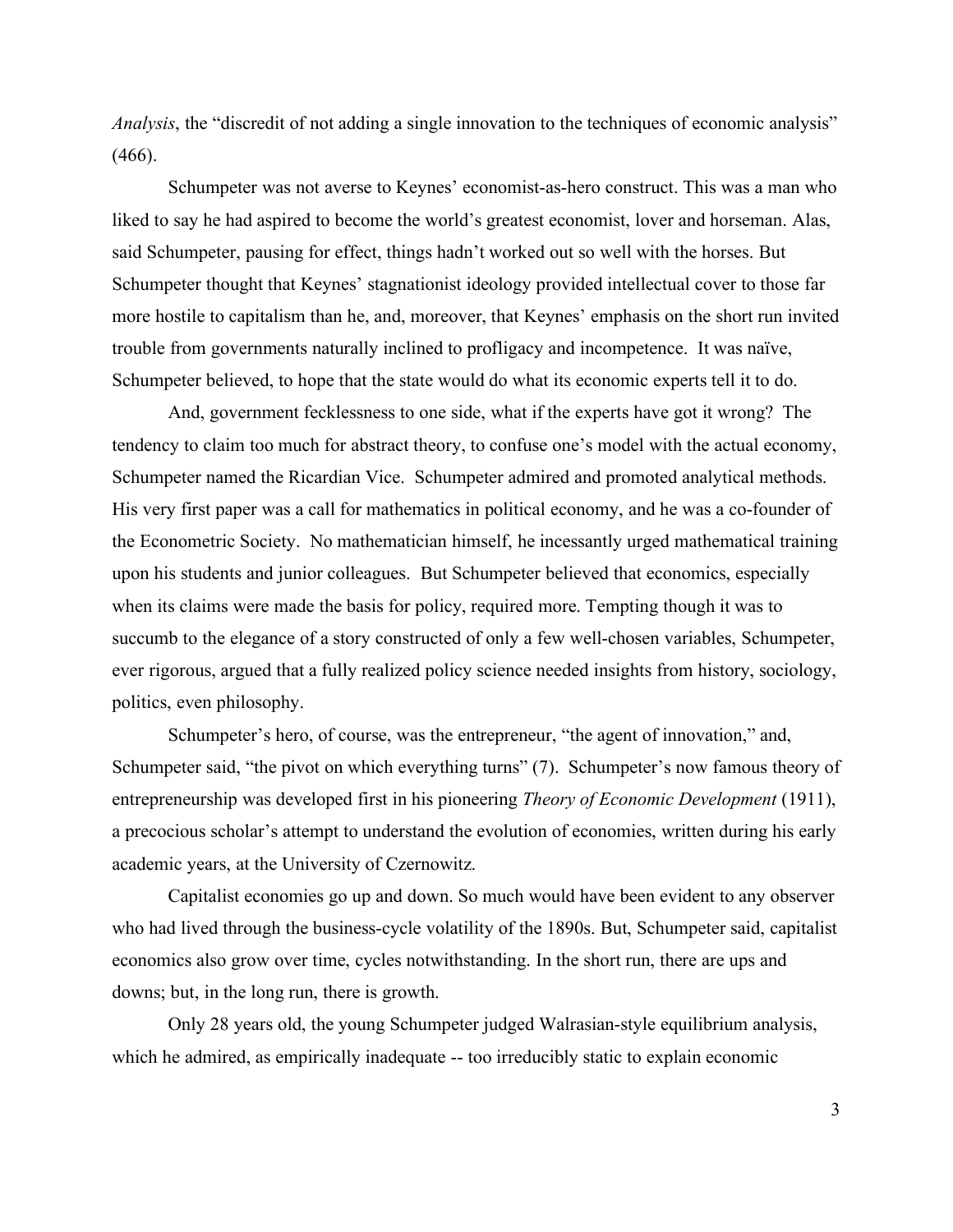growth. Equilibrium analysis' passive, price-taking agents, and its implication of continual economic stationarity were at odds with observable real-world business behavior, and with the continual process of disruptive change so evident in real economies. What was needed, he said, was a theory that could explain the dynamism of capitalist economies, and its effects upon growth and business cycles. Schumpeter found his answer in the entrepreneur and his function, innovation. Entrepreneurial innovation propels capitalist economies upward, albeit along a very bumpy track.

The entrepreneur, however, was mostly missing from Anglophone economics, which had long followed David Ricardo by identifying productive function with membership in one of the three great English socioeconomic classes at the turn of the  $19<sup>th</sup>$  century: labor from the working class, land from the aristocracy, and capital from the merchant class. The Ricardian triad left little room for the entrepreneurial function;  $19<sup>th</sup>$  century Anglophone economics tended to identify the entrepreneur with the capitalist, or with the manager. Robert Solow's mid- $20<sup>th</sup>$ century growth theory recognized that Ricardian factors – more workers, more capital, or more capital per worker -- could not wholly explain economic growth. Innovation mattered, too. Yet, stuck with Ricardo's framework, Solow did not explain innovation, he consigned it to the statistical dustbin of a shift parameter.

In Schumpeter's account, it is the entrepreneur who creates innovation. And innovation is not only invention. Driven by competition to improve technology, finance and organization, the Schumpeterian entrepreneur does more than textbook equilibrium theory allowed. Said Schumpeter in 1942, writing in *Capitalism, Socialism and Democracy:*

[I]n capitalist reality as distinguished from its textbook picture, it is not [textbook] . . . competition which counts but the competition from the new commodity, the new technology, the new source of supply, the new type of organization (the largest-scale unit of control for instance)–competition which commands a decisive cost or quality advantage and which strikes not at the margins of the profits and the outputs of the existing firms but at their foundations and their very lives (1950: 82).

Innovation, that is, propels the capitalist economy with "gales of creative destruction," the memorable phrase that Schumpeter borrowed from Werner Sombart.

Schumpeter vividly characterized innovation as "industrial mutation," which "incessantly revolutionizes the economic structure *from within*, incessantly destroying the old one, incessantly creating a new one. This process of Creative Destruction is the essential fact about capitalism. It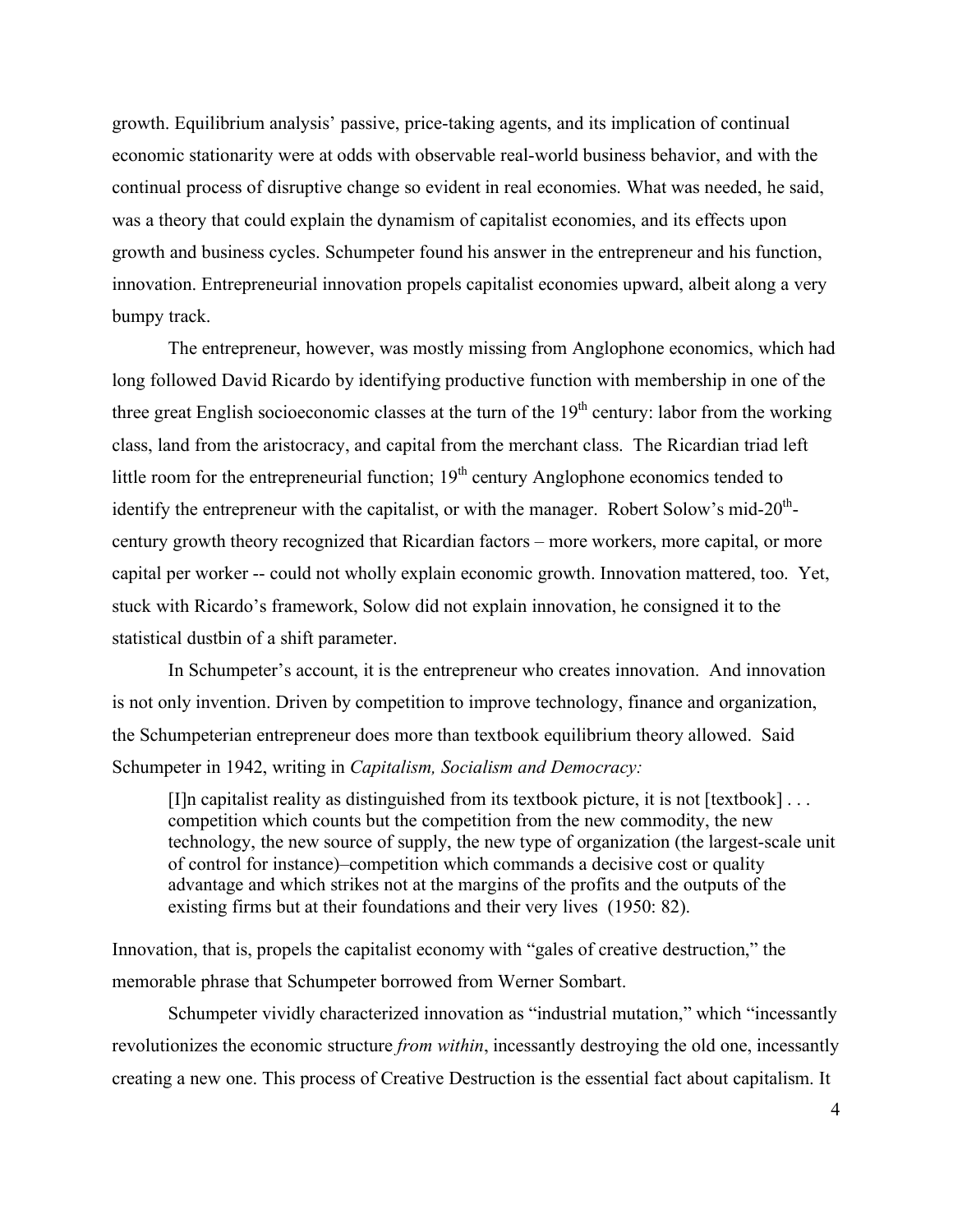is what capitalism consists in and what every capitalist concern has got to live in. . . ." (1950: 83). Capitalism, Schumpeter continued, "not only never is but never can be stationary . . ." (ibid). Change is the only constant in the evolution of capitalist economies.

But the rate of change is not. Schumpeter argued that capitalist economies evolve not smoothly but discontinuously. Schumpeterian evolutionary change is punctuated rather than gradual – the disruptions of entrepreneurial innovation occur, as Schumpeter put it, at "irregularly regular" intervals. In this important sense, Schumpeter's theory of economic evolution is non-Darwinian. Contrast it with Alfred Marshall, whose *Principles of Economics* frontispiece recorded the same gradualist motto found in *The Origin of Species,* "natura non facit saltum," nature doesn't make leaps.

Schumpeterian competition drives innovation, but it also begets imitators, "swarms" of which copy their rival's innovation, attracting investment, and leading to a boom. When the original innovator's profit advantage is eliminated, investment moves elsewhere, and the sector may even shrink, until the next disruptive innovation, which restarts the cycle. But the Great Depression seemed to challenge Schumpeter's vision: why were entrepreneurs not jump-starting the economy?

Schumpeter's reply was the ponderous, unlovely *Business Cycles* (1939), a monumentally ambitious two-volume book that attempted nothing less than a history of capitalist processes, and that moreover, attempted to model business cycles as the product of interacting medium (40 months), long (8-10 years) and very long (50-60 years) wave cycles. Schumpeter's desire for an exact economics led him to abandon the uncertainty and complexity of "irregularly regular" for the false precision of three-cycle wave theory. Paul Samuelson said that the book "smacked of Pythagorean moonshine" (253).

Other reviewers were kinder, but the general reception of *Business Cycles* was tepid, not least because Keynes' *General Theory* had been published three years prior, and was on its way to becoming a runaway success. McCraw tells of the 1939 Harvard seminar organized by Schumpeter's students to discuss *Business Cycles.* It quickly became clear that no one had read the book, and all anyone talked about was Keynes. Schumpeter, shamed, reacted with a fury he rarely revealed publicly.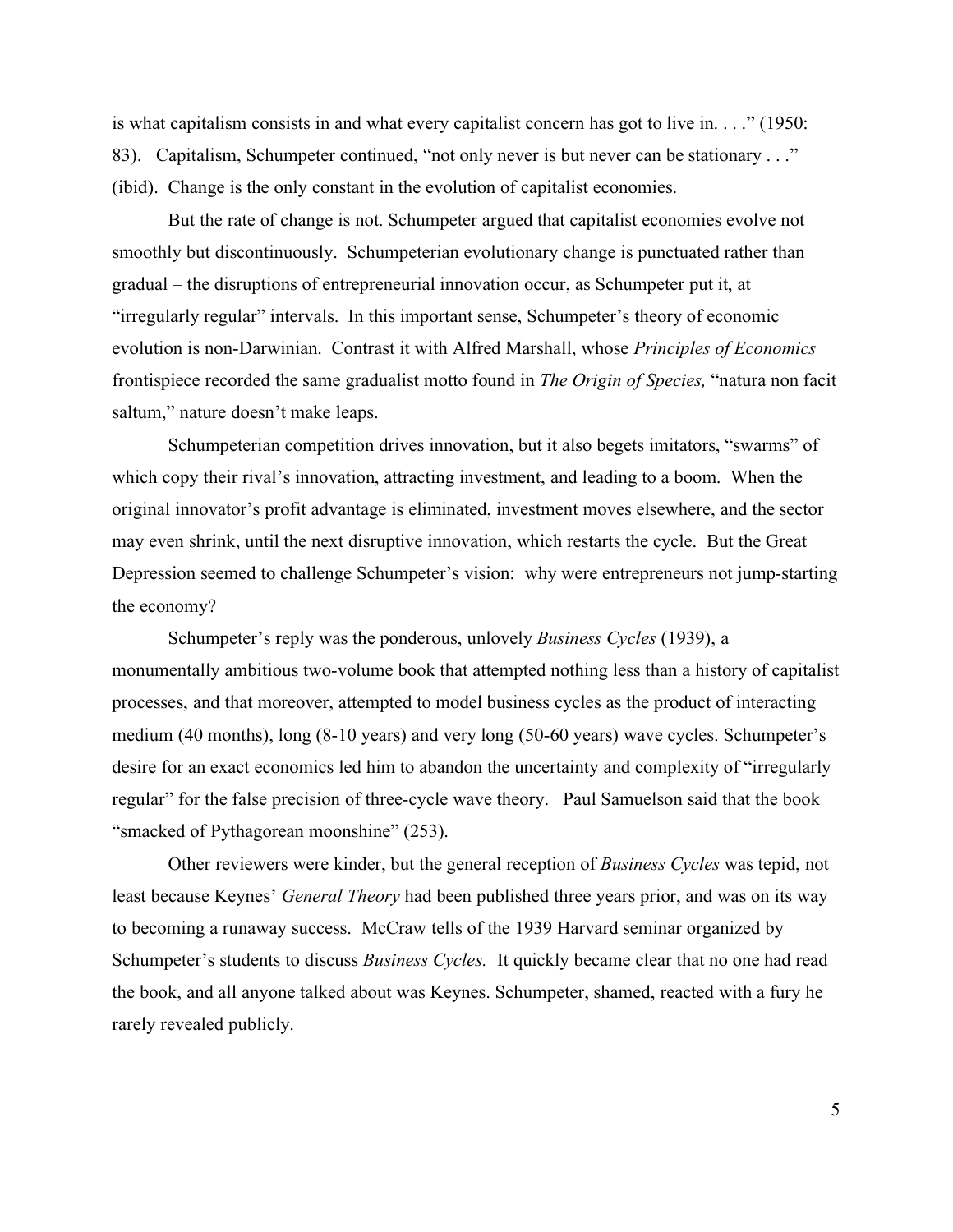McCraw reads *Business Cycles* as an inflection point in Schumpeter's intellectual life: it was the last time Schumpeter attempted to join economic history and economic theory – the turning point "in Schumpeter's decades-long intellectual wrestling match with himself" (271). Schumpeter still believed deeply that "economic historians and economic theorists can make an important and socially valuable journey together, if they will" (475). But, in Schumpeter's remaining decade, and in his own work, increasingly, they would not.

McCraw suggests that the failure of *Business Cycles* may have informed Schumpeter's approach to *Capitalism, Socialism and Democracy*, a book in which Schumpeter located his theory of entrepreneurial innovation and economic growth in the great themes of social thought. Schumpeter once airily dismissed it as a "potboiler," but McCraw regards it one of the great books of the twentieth century. Writing at the darkest moment of a dark century, concerned about the fate of Europe and indeed of the whole of liberal capitalism, Schumpeter shook off the usual (self-imposed) scholarly apparatus, and allowed himself to say what he thought.

The book is indeed a tour de force. Having produced a brilliant critical reading of Marx; Schumpeter then does Marx one better with one of the best analyses of capitalism ever written, in which Schumpeter famously asked, "can capitalism survive?" "No," he answered, "I do not think it can."

This rhetorical stunner was a prediction not a judgment. Schumpeter greatly admired the cultivated bourgeois life he thought was possible only with capitalism. And, capitalism, though it unavoidably distributed its bountiful fruits unequally, was, Schumpeter said, good for the working class in the long run. Arthur Smithies, Schumpeter's student and Harvard colleague put Schumpeter's view this way: "the capitalist achievement does not typically consist in providing more silk stockings for queens but in bringing them within the reach of factory girls for steadily decreasing amounts of effort" (1950: 640).

But these virtues were not enough to save capitalism. Inverting Marx's prophecy, Schumpeter said it is not the immiserated who revolt, but those who have *benefited* from capitalism's fruits. Capitalism's prodigious wealth production funds the creation of a kind of chattering class -- bohemians, bureaucrats, journalists, lawyers, and, yes, academics – whose social standing, enabled by their vulgar entrepreneur grandparents, affords them an aristocratic platform from which to reject and to undermine bourgeois values, the mores that are so essential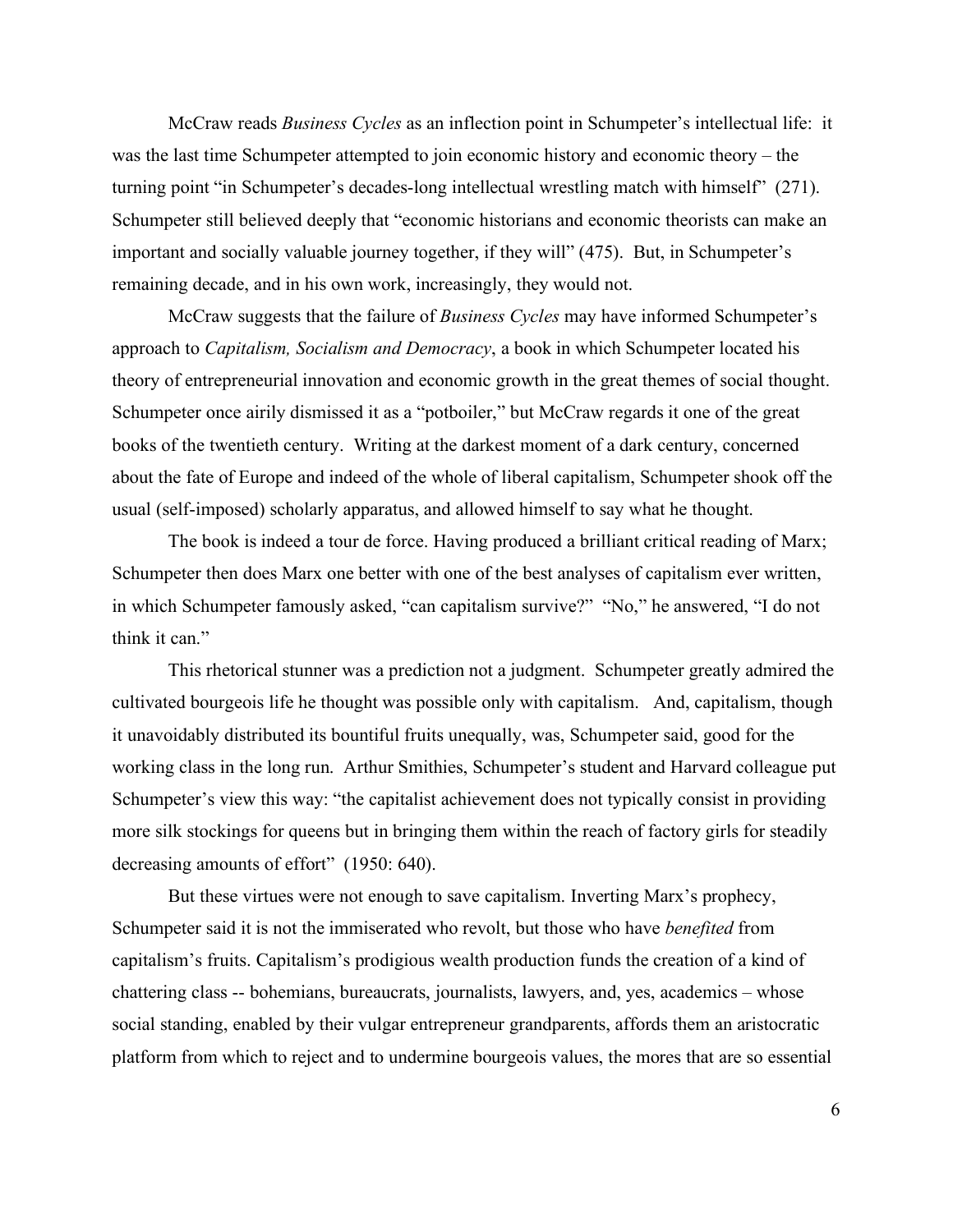to economic life under capitalism.

Capitalism, then, formidable as it appears, is *sociologically* fragile. And capitalism is sociologically fragile *because* it is so economically successful. Schumpeter's ironic verdict on the fate of capitalism tells not just of his propensity for contradiction, it also underscores the importance of multi-disciplinary scholarship to Schumpeter. Right or wrong, Schumpeter's prophecy could not have been arrived at with economic theory alone.

Of course, Schumpeter *was* wrong. And some might argue that Schumpeter went astray precisely because he did not stick to economic theory alone. Robert Solow's (2007) review of *Prophet of Innovation* disparaged *Capitalism, Social and Democracy* as so much Big Think, an "overarching [attempt] to capture a whole socioeconomic system in a few grand generalizations."

*Prophet of Innovation*'s valedictory chapter summarizes what the book has already shown, by demonstration: Thomas McCraw is himself a Schumpeterian regarding the nature of political economy. McCraw laments that political economy's history wing has been destroyed in North American departments of economics, and he argues that academic economics has become too narrow. Historical approaches to political economy live on at Harvard Business School, where McCraw is Straus Professor of Business History, Emeritus.

This is no accident. Schumpeterian subjects – innovation, entrepreneurship, business strategy – form the very heart of business school curricula. And Schumpeterian ideas remain influential, fifty-eight years after his death, in departments of politics, sociology and history (497). But they are mostly ignored in Economics departments, in large part because they have proven too difficult to formalize – to fit into the maximization *cum* equilibrium method that still defines academic economics (500).<sup>1</sup>

Schumpeter, his friend and colleague Gottfried Haberler (1950) said, was a great economist because he was so much more than just an economist. Schumpeter's polymathic breadth made his own work extremely difficult to describe, Haberler said, but Thomas McCraw has described it. Fittingly, *Prophet of Innovation* manages the Schumpeterian feat of synthesizing history, economics and biography, all of which were needed to produce this fully realized, beautifully drawn portrait of a complex man, and of his great subject, capitalism -- its

 $1$  One might admit a partial exception for the "new growth" theory, a relatively recent development.